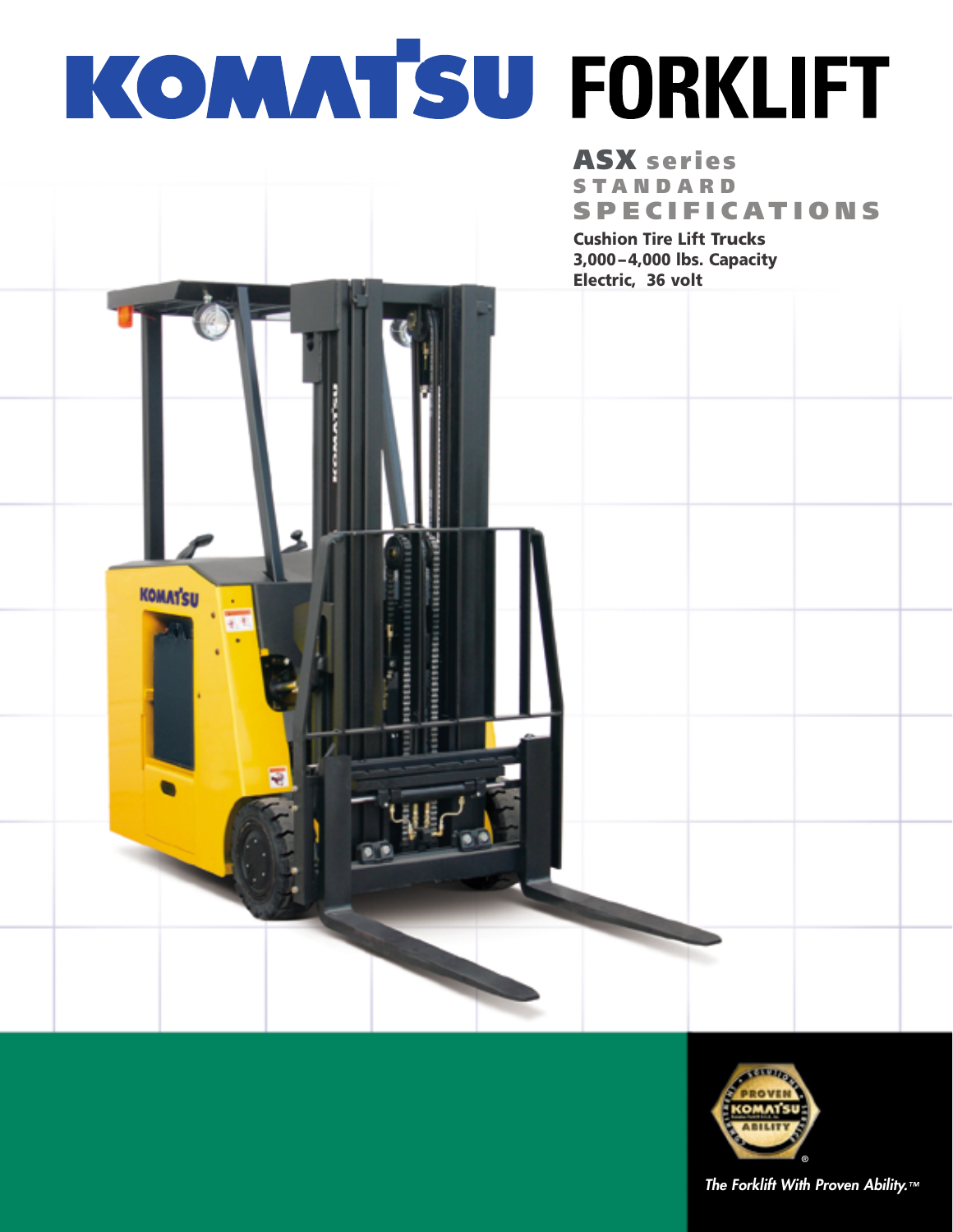# **TRUCK DATA**

| <b>GENERAL</b><br><b>FS15S-1</b><br><b>FS18S-1</b><br><b>FS20S-1</b><br>Electric (36V)<br>Electric (36V)<br>Electric (36V)<br>Power Type<br>Operation Type<br>Stand-up<br>Stand-up<br>Stand-up<br>Capacity @ 24-in. (600 mm) load center *<br>$\mathsf{lbs.}\left(\mathsf{kq}\right)$<br>3,000 (1,350)<br>3,500 (1,580)<br>4,000 (1,810)<br>Load distance from center axle (3-stage mast)<br>in. $(mm)$<br>11.5(290)<br>11.5(290)<br>11.5(290)<br>Wheelbase<br>in. $(mm)$<br>46.8 (1,190)<br>46.8 (1,190)<br>51.3 (1,300)<br><b>WEIGHT</b><br>9,450 (4,290)<br>Service weight (includes min. weight battery, 3-stage std. mast & forks) lbs. (kg)<br>8,225 (3,730)<br>8,705 (3,950)<br><b>TIRE</b><br><b>Cushion Solid</b><br><b>Cushion Solid</b><br><b>Cushion Solid</b><br>Tire type<br>16 x 6 x 10 1/2<br>16 x 6 x 10 1/2<br>16 x 6 x 10 1/2<br>Tire size, front<br>Tire size, rear<br>10 $1/2 \times 7 \times 6$ 1/2<br>$101/2 \times 7 \times 61/2$<br>$101/2 \times 7 \times 61/2$<br>Number of wheel, front / rear<br>$x =$ driven<br>2x/1<br>2x/1<br>2x/1<br>Tread (center of tires), front / rear<br>in. $(mm)$<br>34.0 (860) / 0.0 (0)<br>34.0 (860) / 0.0 (0)<br>34.0 (860) / 0.0 (0)<br><b>DIMENSIONS</b><br>Tilting angle, 3-stage masts, forward / backward<br>3/5<br>3/5<br>3/5<br>deg.<br>83.0 (2,110)<br>Mast height, lowered (3-stage std. mast)<br>in. $(mm)$<br>83.0 (2,110)<br>83.0 (2,110)<br>Mast height, extended (3-stage std. mast) †<br>in. $(mm)$<br>237.8 (6,030)<br>237.8 (6,030)<br>237.8 (6,030)<br>in. $(mm)$<br>Maximum fork height (3-stage std. mast) **<br>189.8 (4,820)<br>189.8 (4,820)<br>189.8 (4,820)<br>Free lift height (3-stage std. mast)<br>in. $(mm)$<br>35.0 (890)<br>35.0 (890)<br>35.0 (890)<br>Height overhead guard<br>in. $(mm)$<br>85.0 (2,160)<br>85.0 (2,160)<br>85.0 (2,160)<br>Drive In Rack OHG width<br>in. $(mm)$<br>23.8 (605)<br>23.8 (605)<br>23.8 (605)<br>Length to fork face (3-stage mast)<br>in. $(mm)$<br>66.0 (1,675)<br>66.0 (1,675)<br>70.5 (1,790)<br>Overall width, at drive tires<br>in. $(mm)$<br>41.5 (1,055)<br>41.5 (1,055)<br>41.5 (1,055)<br>Forks, thickness x width x length<br>in. $(mm)$<br>$1.5 \times 4.0 \times 42.0$ (38 x 100 x 1,070)<br>$1.5 \times 4.0 \times 42.0$ (38 x 100 x 1,070)<br>$1.5 \times 4.0 \times 42.0$ (38 x 100 x 1,070)<br>Carriage width / ITA Class<br>in. $(mm)$<br>37.5 (950) / II<br>37.5 (950) / II<br>37.5 (950) / II |
|------------------------------------------------------------------------------------------------------------------------------------------------------------------------------------------------------------------------------------------------------------------------------------------------------------------------------------------------------------------------------------------------------------------------------------------------------------------------------------------------------------------------------------------------------------------------------------------------------------------------------------------------------------------------------------------------------------------------------------------------------------------------------------------------------------------------------------------------------------------------------------------------------------------------------------------------------------------------------------------------------------------------------------------------------------------------------------------------------------------------------------------------------------------------------------------------------------------------------------------------------------------------------------------------------------------------------------------------------------------------------------------------------------------------------------------------------------------------------------------------------------------------------------------------------------------------------------------------------------------------------------------------------------------------------------------------------------------------------------------------------------------------------------------------------------------------------------------------------------------------------------------------------------------------------------------------------------------------------------------------------------------------------------------------------------------------------------------------------------------------------------------------------------------------------------------------------------------------------------------------------------------------------------------------------------------------------------------------------------------------------------------------------------------------------------------------|
|                                                                                                                                                                                                                                                                                                                                                                                                                                                                                                                                                                                                                                                                                                                                                                                                                                                                                                                                                                                                                                                                                                                                                                                                                                                                                                                                                                                                                                                                                                                                                                                                                                                                                                                                                                                                                                                                                                                                                                                                                                                                                                                                                                                                                                                                                                                                                                                                                                                |
|                                                                                                                                                                                                                                                                                                                                                                                                                                                                                                                                                                                                                                                                                                                                                                                                                                                                                                                                                                                                                                                                                                                                                                                                                                                                                                                                                                                                                                                                                                                                                                                                                                                                                                                                                                                                                                                                                                                                                                                                                                                                                                                                                                                                                                                                                                                                                                                                                                                |
|                                                                                                                                                                                                                                                                                                                                                                                                                                                                                                                                                                                                                                                                                                                                                                                                                                                                                                                                                                                                                                                                                                                                                                                                                                                                                                                                                                                                                                                                                                                                                                                                                                                                                                                                                                                                                                                                                                                                                                                                                                                                                                                                                                                                                                                                                                                                                                                                                                                |
|                                                                                                                                                                                                                                                                                                                                                                                                                                                                                                                                                                                                                                                                                                                                                                                                                                                                                                                                                                                                                                                                                                                                                                                                                                                                                                                                                                                                                                                                                                                                                                                                                                                                                                                                                                                                                                                                                                                                                                                                                                                                                                                                                                                                                                                                                                                                                                                                                                                |
|                                                                                                                                                                                                                                                                                                                                                                                                                                                                                                                                                                                                                                                                                                                                                                                                                                                                                                                                                                                                                                                                                                                                                                                                                                                                                                                                                                                                                                                                                                                                                                                                                                                                                                                                                                                                                                                                                                                                                                                                                                                                                                                                                                                                                                                                                                                                                                                                                                                |
|                                                                                                                                                                                                                                                                                                                                                                                                                                                                                                                                                                                                                                                                                                                                                                                                                                                                                                                                                                                                                                                                                                                                                                                                                                                                                                                                                                                                                                                                                                                                                                                                                                                                                                                                                                                                                                                                                                                                                                                                                                                                                                                                                                                                                                                                                                                                                                                                                                                |
|                                                                                                                                                                                                                                                                                                                                                                                                                                                                                                                                                                                                                                                                                                                                                                                                                                                                                                                                                                                                                                                                                                                                                                                                                                                                                                                                                                                                                                                                                                                                                                                                                                                                                                                                                                                                                                                                                                                                                                                                                                                                                                                                                                                                                                                                                                                                                                                                                                                |
|                                                                                                                                                                                                                                                                                                                                                                                                                                                                                                                                                                                                                                                                                                                                                                                                                                                                                                                                                                                                                                                                                                                                                                                                                                                                                                                                                                                                                                                                                                                                                                                                                                                                                                                                                                                                                                                                                                                                                                                                                                                                                                                                                                                                                                                                                                                                                                                                                                                |
|                                                                                                                                                                                                                                                                                                                                                                                                                                                                                                                                                                                                                                                                                                                                                                                                                                                                                                                                                                                                                                                                                                                                                                                                                                                                                                                                                                                                                                                                                                                                                                                                                                                                                                                                                                                                                                                                                                                                                                                                                                                                                                                                                                                                                                                                                                                                                                                                                                                |
|                                                                                                                                                                                                                                                                                                                                                                                                                                                                                                                                                                                                                                                                                                                                                                                                                                                                                                                                                                                                                                                                                                                                                                                                                                                                                                                                                                                                                                                                                                                                                                                                                                                                                                                                                                                                                                                                                                                                                                                                                                                                                                                                                                                                                                                                                                                                                                                                                                                |
|                                                                                                                                                                                                                                                                                                                                                                                                                                                                                                                                                                                                                                                                                                                                                                                                                                                                                                                                                                                                                                                                                                                                                                                                                                                                                                                                                                                                                                                                                                                                                                                                                                                                                                                                                                                                                                                                                                                                                                                                                                                                                                                                                                                                                                                                                                                                                                                                                                                |
|                                                                                                                                                                                                                                                                                                                                                                                                                                                                                                                                                                                                                                                                                                                                                                                                                                                                                                                                                                                                                                                                                                                                                                                                                                                                                                                                                                                                                                                                                                                                                                                                                                                                                                                                                                                                                                                                                                                                                                                                                                                                                                                                                                                                                                                                                                                                                                                                                                                |
|                                                                                                                                                                                                                                                                                                                                                                                                                                                                                                                                                                                                                                                                                                                                                                                                                                                                                                                                                                                                                                                                                                                                                                                                                                                                                                                                                                                                                                                                                                                                                                                                                                                                                                                                                                                                                                                                                                                                                                                                                                                                                                                                                                                                                                                                                                                                                                                                                                                |
|                                                                                                                                                                                                                                                                                                                                                                                                                                                                                                                                                                                                                                                                                                                                                                                                                                                                                                                                                                                                                                                                                                                                                                                                                                                                                                                                                                                                                                                                                                                                                                                                                                                                                                                                                                                                                                                                                                                                                                                                                                                                                                                                                                                                                                                                                                                                                                                                                                                |
|                                                                                                                                                                                                                                                                                                                                                                                                                                                                                                                                                                                                                                                                                                                                                                                                                                                                                                                                                                                                                                                                                                                                                                                                                                                                                                                                                                                                                                                                                                                                                                                                                                                                                                                                                                                                                                                                                                                                                                                                                                                                                                                                                                                                                                                                                                                                                                                                                                                |
|                                                                                                                                                                                                                                                                                                                                                                                                                                                                                                                                                                                                                                                                                                                                                                                                                                                                                                                                                                                                                                                                                                                                                                                                                                                                                                                                                                                                                                                                                                                                                                                                                                                                                                                                                                                                                                                                                                                                                                                                                                                                                                                                                                                                                                                                                                                                                                                                                                                |
|                                                                                                                                                                                                                                                                                                                                                                                                                                                                                                                                                                                                                                                                                                                                                                                                                                                                                                                                                                                                                                                                                                                                                                                                                                                                                                                                                                                                                                                                                                                                                                                                                                                                                                                                                                                                                                                                                                                                                                                                                                                                                                                                                                                                                                                                                                                                                                                                                                                |
|                                                                                                                                                                                                                                                                                                                                                                                                                                                                                                                                                                                                                                                                                                                                                                                                                                                                                                                                                                                                                                                                                                                                                                                                                                                                                                                                                                                                                                                                                                                                                                                                                                                                                                                                                                                                                                                                                                                                                                                                                                                                                                                                                                                                                                                                                                                                                                                                                                                |
|                                                                                                                                                                                                                                                                                                                                                                                                                                                                                                                                                                                                                                                                                                                                                                                                                                                                                                                                                                                                                                                                                                                                                                                                                                                                                                                                                                                                                                                                                                                                                                                                                                                                                                                                                                                                                                                                                                                                                                                                                                                                                                                                                                                                                                                                                                                                                                                                                                                |
|                                                                                                                                                                                                                                                                                                                                                                                                                                                                                                                                                                                                                                                                                                                                                                                                                                                                                                                                                                                                                                                                                                                                                                                                                                                                                                                                                                                                                                                                                                                                                                                                                                                                                                                                                                                                                                                                                                                                                                                                                                                                                                                                                                                                                                                                                                                                                                                                                                                |
|                                                                                                                                                                                                                                                                                                                                                                                                                                                                                                                                                                                                                                                                                                                                                                                                                                                                                                                                                                                                                                                                                                                                                                                                                                                                                                                                                                                                                                                                                                                                                                                                                                                                                                                                                                                                                                                                                                                                                                                                                                                                                                                                                                                                                                                                                                                                                                                                                                                |
|                                                                                                                                                                                                                                                                                                                                                                                                                                                                                                                                                                                                                                                                                                                                                                                                                                                                                                                                                                                                                                                                                                                                                                                                                                                                                                                                                                                                                                                                                                                                                                                                                                                                                                                                                                                                                                                                                                                                                                                                                                                                                                                                                                                                                                                                                                                                                                                                                                                |
|                                                                                                                                                                                                                                                                                                                                                                                                                                                                                                                                                                                                                                                                                                                                                                                                                                                                                                                                                                                                                                                                                                                                                                                                                                                                                                                                                                                                                                                                                                                                                                                                                                                                                                                                                                                                                                                                                                                                                                                                                                                                                                                                                                                                                                                                                                                                                                                                                                                |
|                                                                                                                                                                                                                                                                                                                                                                                                                                                                                                                                                                                                                                                                                                                                                                                                                                                                                                                                                                                                                                                                                                                                                                                                                                                                                                                                                                                                                                                                                                                                                                                                                                                                                                                                                                                                                                                                                                                                                                                                                                                                                                                                                                                                                                                                                                                                                                                                                                                |
|                                                                                                                                                                                                                                                                                                                                                                                                                                                                                                                                                                                                                                                                                                                                                                                                                                                                                                                                                                                                                                                                                                                                                                                                                                                                                                                                                                                                                                                                                                                                                                                                                                                                                                                                                                                                                                                                                                                                                                                                                                                                                                                                                                                                                                                                                                                                                                                                                                                |
|                                                                                                                                                                                                                                                                                                                                                                                                                                                                                                                                                                                                                                                                                                                                                                                                                                                                                                                                                                                                                                                                                                                                                                                                                                                                                                                                                                                                                                                                                                                                                                                                                                                                                                                                                                                                                                                                                                                                                                                                                                                                                                                                                                                                                                                                                                                                                                                                                                                |
| Ground clearance, under mast<br>in. $(mm)$<br>3.0(75)<br>3.0(75)<br>3.0(75)                                                                                                                                                                                                                                                                                                                                                                                                                                                                                                                                                                                                                                                                                                                                                                                                                                                                                                                                                                                                                                                                                                                                                                                                                                                                                                                                                                                                                                                                                                                                                                                                                                                                                                                                                                                                                                                                                                                                                                                                                                                                                                                                                                                                                                                                                                                                                                    |
| Ground clearance, center of wheelbase<br>in. $(mm)$<br>4.0(100)<br>4.0(100)<br>4.0(100)                                                                                                                                                                                                                                                                                                                                                                                                                                                                                                                                                                                                                                                                                                                                                                                                                                                                                                                                                                                                                                                                                                                                                                                                                                                                                                                                                                                                                                                                                                                                                                                                                                                                                                                                                                                                                                                                                                                                                                                                                                                                                                                                                                                                                                                                                                                                                        |
| Right angle stacking aisle (3-stage mast) ++<br>in. $(mm)$<br>66.5 (1,690)<br>66.5 (1,690)<br>70.9 (1,800)                                                                                                                                                                                                                                                                                                                                                                                                                                                                                                                                                                                                                                                                                                                                                                                                                                                                                                                                                                                                                                                                                                                                                                                                                                                                                                                                                                                                                                                                                                                                                                                                                                                                                                                                                                                                                                                                                                                                                                                                                                                                                                                                                                                                                                                                                                                                     |
| Turning radius, outside<br>in. $(mm)$<br>54.6 (1,390)<br>54.6 (1,390)<br>59.0 (1,500)                                                                                                                                                                                                                                                                                                                                                                                                                                                                                                                                                                                                                                                                                                                                                                                                                                                                                                                                                                                                                                                                                                                                                                                                                                                                                                                                                                                                                                                                                                                                                                                                                                                                                                                                                                                                                                                                                                                                                                                                                                                                                                                                                                                                                                                                                                                                                          |
| Battery compartment: width x length x height<br>in. $(mm)$<br>16.1 x 38.7 x 31.5 (405 x 980 x 800)<br>16.1 x 38.7 x 31.5 (405 x 980 x 800) 20.7 x 38.8 x 31.5 (525 x 985 x 800)                                                                                                                                                                                                                                                                                                                                                                                                                                                                                                                                                                                                                                                                                                                                                                                                                                                                                                                                                                                                                                                                                                                                                                                                                                                                                                                                                                                                                                                                                                                                                                                                                                                                                                                                                                                                                                                                                                                                                                                                                                                                                                                                                                                                                                                                |
| <b>PERFORMANCE</b>                                                                                                                                                                                                                                                                                                                                                                                                                                                                                                                                                                                                                                                                                                                                                                                                                                                                                                                                                                                                                                                                                                                                                                                                                                                                                                                                                                                                                                                                                                                                                                                                                                                                                                                                                                                                                                                                                                                                                                                                                                                                                                                                                                                                                                                                                                                                                                                                                             |
| Travel speed, forward, loaded / unloaded<br>mph (km/h)<br>6.2(10.0)/6.5(10.5)<br>6.2(10.0)/6.5(10.5)<br>6.2(10.0)/6.5(10.5)                                                                                                                                                                                                                                                                                                                                                                                                                                                                                                                                                                                                                                                                                                                                                                                                                                                                                                                                                                                                                                                                                                                                                                                                                                                                                                                                                                                                                                                                                                                                                                                                                                                                                                                                                                                                                                                                                                                                                                                                                                                                                                                                                                                                                                                                                                                    |
| Lifting speed, loaded / unloaded (3-stage mast)<br>fpm (mm/s)<br>57 (290) / 85 (430)<br>55 (280) / 85 (430)<br>52 (265) / 85 (430)                                                                                                                                                                                                                                                                                                                                                                                                                                                                                                                                                                                                                                                                                                                                                                                                                                                                                                                                                                                                                                                                                                                                                                                                                                                                                                                                                                                                                                                                                                                                                                                                                                                                                                                                                                                                                                                                                                                                                                                                                                                                                                                                                                                                                                                                                                             |
| Lowering speed, loaded / unloaded (3-stage mast)<br>90 (460) / 55 (280)<br>fpm (mm/s)<br>90 (460) / 55 (280)<br>90 (460) / 55 (280)                                                                                                                                                                                                                                                                                                                                                                                                                                                                                                                                                                                                                                                                                                                                                                                                                                                                                                                                                                                                                                                                                                                                                                                                                                                                                                                                                                                                                                                                                                                                                                                                                                                                                                                                                                                                                                                                                                                                                                                                                                                                                                                                                                                                                                                                                                            |
| Maximum drawbar pull, loaded<br>$\mathsf{lbs.}\left(\mathsf{N}\right)$<br>2,100 (9,300)<br>2,100 (9,300)<br>2,100 (9,300)                                                                                                                                                                                                                                                                                                                                                                                                                                                                                                                                                                                                                                                                                                                                                                                                                                                                                                                                                                                                                                                                                                                                                                                                                                                                                                                                                                                                                                                                                                                                                                                                                                                                                                                                                                                                                                                                                                                                                                                                                                                                                                                                                                                                                                                                                                                      |
| $\%$<br>10/10<br>10/10<br>10/10<br>Maximum gradeability, loaded / unloaded at 1 mph                                                                                                                                                                                                                                                                                                                                                                                                                                                                                                                                                                                                                                                                                                                                                                                                                                                                                                                                                                                                                                                                                                                                                                                                                                                                                                                                                                                                                                                                                                                                                                                                                                                                                                                                                                                                                                                                                                                                                                                                                                                                                                                                                                                                                                                                                                                                                            |
| Service brake, operation / control<br>Hand / Electronically Applied<br>Hand / Electronically Applied   Hand / Electronically Applied                                                                                                                                                                                                                                                                                                                                                                                                                                                                                                                                                                                                                                                                                                                                                                                                                                                                                                                                                                                                                                                                                                                                                                                                                                                                                                                                                                                                                                                                                                                                                                                                                                                                                                                                                                                                                                                                                                                                                                                                                                                                                                                                                                                                                                                                                                           |
| Parking brake, operation / control<br>Foot / Mechanical<br>Foot / Mechanical<br>Foot / Mechanical                                                                                                                                                                                                                                                                                                                                                                                                                                                                                                                                                                                                                                                                                                                                                                                                                                                                                                                                                                                                                                                                                                                                                                                                                                                                                                                                                                                                                                                                                                                                                                                                                                                                                                                                                                                                                                                                                                                                                                                                                                                                                                                                                                                                                                                                                                                                              |
| Hydraulic<br>Hydraulic<br>Hydraulic<br>Steering type                                                                                                                                                                                                                                                                                                                                                                                                                                                                                                                                                                                                                                                                                                                                                                                                                                                                                                                                                                                                                                                                                                                                                                                                                                                                                                                                                                                                                                                                                                                                                                                                                                                                                                                                                                                                                                                                                                                                                                                                                                                                                                                                                                                                                                                                                                                                                                                           |
| <b>DRIVE</b>                                                                                                                                                                                                                                                                                                                                                                                                                                                                                                                                                                                                                                                                                                                                                                                                                                                                                                                                                                                                                                                                                                                                                                                                                                                                                                                                                                                                                                                                                                                                                                                                                                                                                                                                                                                                                                                                                                                                                                                                                                                                                                                                                                                                                                                                                                                                                                                                                                   |
| Drive motor, 60 minute rating<br>HP (kW)<br>5.5 (4.1) x 2 motors<br>5.5 (4.1) x 2 motors<br>5.5 (4.1) x 2 motors                                                                                                                                                                                                                                                                                                                                                                                                                                                                                                                                                                                                                                                                                                                                                                                                                                                                                                                                                                                                                                                                                                                                                                                                                                                                                                                                                                                                                                                                                                                                                                                                                                                                                                                                                                                                                                                                                                                                                                                                                                                                                                                                                                                                                                                                                                                               |
| Pump motor, 5 minute rating<br>HP (kW)<br>10.9(8.1)<br>10.9(8.1)<br>10.9(8.1)                                                                                                                                                                                                                                                                                                                                                                                                                                                                                                                                                                                                                                                                                                                                                                                                                                                                                                                                                                                                                                                                                                                                                                                                                                                                                                                                                                                                                                                                                                                                                                                                                                                                                                                                                                                                                                                                                                                                                                                                                                                                                                                                                                                                                                                                                                                                                                  |
| PS motor, 60 minute rating<br>HP (kW)<br>0.75(0.56)<br>0.75(0.56)<br>0.75(0.56)                                                                                                                                                                                                                                                                                                                                                                                                                                                                                                                                                                                                                                                                                                                                                                                                                                                                                                                                                                                                                                                                                                                                                                                                                                                                                                                                                                                                                                                                                                                                                                                                                                                                                                                                                                                                                                                                                                                                                                                                                                                                                                                                                                                                                                                                                                                                                                |
| Battery voltage<br>volts<br>36<br>36<br>36                                                                                                                                                                                                                                                                                                                                                                                                                                                                                                                                                                                                                                                                                                                                                                                                                                                                                                                                                                                                                                                                                                                                                                                                                                                                                                                                                                                                                                                                                                                                                                                                                                                                                                                                                                                                                                                                                                                                                                                                                                                                                                                                                                                                                                                                                                                                                                                                     |
| Battery capacity, minimum<br>Ah/6 hr. rate<br>726<br>726<br>880                                                                                                                                                                                                                                                                                                                                                                                                                                                                                                                                                                                                                                                                                                                                                                                                                                                                                                                                                                                                                                                                                                                                                                                                                                                                                                                                                                                                                                                                                                                                                                                                                                                                                                                                                                                                                                                                                                                                                                                                                                                                                                                                                                                                                                                                                                                                                                                |
| 930<br>Battery capacity, maximum<br>Ah/6 hr. rate<br>930<br>1,240                                                                                                                                                                                                                                                                                                                                                                                                                                                                                                                                                                                                                                                                                                                                                                                                                                                                                                                                                                                                                                                                                                                                                                                                                                                                                                                                                                                                                                                                                                                                                                                                                                                                                                                                                                                                                                                                                                                                                                                                                                                                                                                                                                                                                                                                                                                                                                              |
| Battery weight, minimum<br>$\mathsf{lbs.}\mathsf{(kg)}$<br>1,925 (880)<br>1,925 (880)<br>2,700 (1,230)                                                                                                                                                                                                                                                                                                                                                                                                                                                                                                                                                                                                                                                                                                                                                                                                                                                                                                                                                                                                                                                                                                                                                                                                                                                                                                                                                                                                                                                                                                                                                                                                                                                                                                                                                                                                                                                                                                                                                                                                                                                                                                                                                                                                                                                                                                                                         |
| Battery weight, maximum<br>$\mathsf{lbs.}\mathsf{(kg)}$<br>2,260 (1,025)<br>2,260 (1,025)<br>2,900 (1,315)                                                                                                                                                                                                                                                                                                                                                                                                                                                                                                                                                                                                                                                                                                                                                                                                                                                                                                                                                                                                                                                                                                                                                                                                                                                                                                                                                                                                                                                                                                                                                                                                                                                                                                                                                                                                                                                                                                                                                                                                                                                                                                                                                                                                                                                                                                                                     |
| <b>OTHER</b><br>Drive motor control<br><b>Transistor MOSFET</b><br><b>Transistor MOSFET</b><br><b>Transistor MOSFET</b>                                                                                                                                                                                                                                                                                                                                                                                                                                                                                                                                                                                                                                                                                                                                                                                                                                                                                                                                                                                                                                                                                                                                                                                                                                                                                                                                                                                                                                                                                                                                                                                                                                                                                                                                                                                                                                                                                                                                                                                                                                                                                                                                                                                                                                                                                                                        |
| Relief pressure, maximum<br>psi (bar)<br>2,400 (165)<br>2,600 (180)<br>2,850 (195)                                                                                                                                                                                                                                                                                                                                                                                                                                                                                                                                                                                                                                                                                                                                                                                                                                                                                                                                                                                                                                                                                                                                                                                                                                                                                                                                                                                                                                                                                                                                                                                                                                                                                                                                                                                                                                                                                                                                                                                                                                                                                                                                                                                                                                                                                                                                                             |
| U.S. gallons (liters)<br>Hydraulic tank capacity<br>11.0(42)<br>11.0(42)<br>11.0(42)                                                                                                                                                                                                                                                                                                                                                                                                                                                                                                                                                                                                                                                                                                                                                                                                                                                                                                                                                                                                                                                                                                                                                                                                                                                                                                                                                                                                                                                                                                                                                                                                                                                                                                                                                                                                                                                                                                                                                                                                                                                                                                                                                                                                                                                                                                                                                           |

*NOTE: Most values shown in this publication are rounded. Therefore, direct conversion between metric and English or Imperial may be slightly different from those shown.*  The performance of machines is affected by the condition of the vehicle and how it is equipped as well as the nature and condition of the operating area. If these specifications are<br>critical or if your needs exceed the spe

\* Optional masts, attachments, longer load dimensions, and higher lifting heights may result in derating of the capacity. Contact your authorized dealer.<br>\*\* Other mast heights available. See MAST DATA chart for other stand

† *Includes 48-inch (1,220 mm) high load backrest. Contact your authorized dealer.*

†† *Add load length and clearance. Contact your authorized dealer.*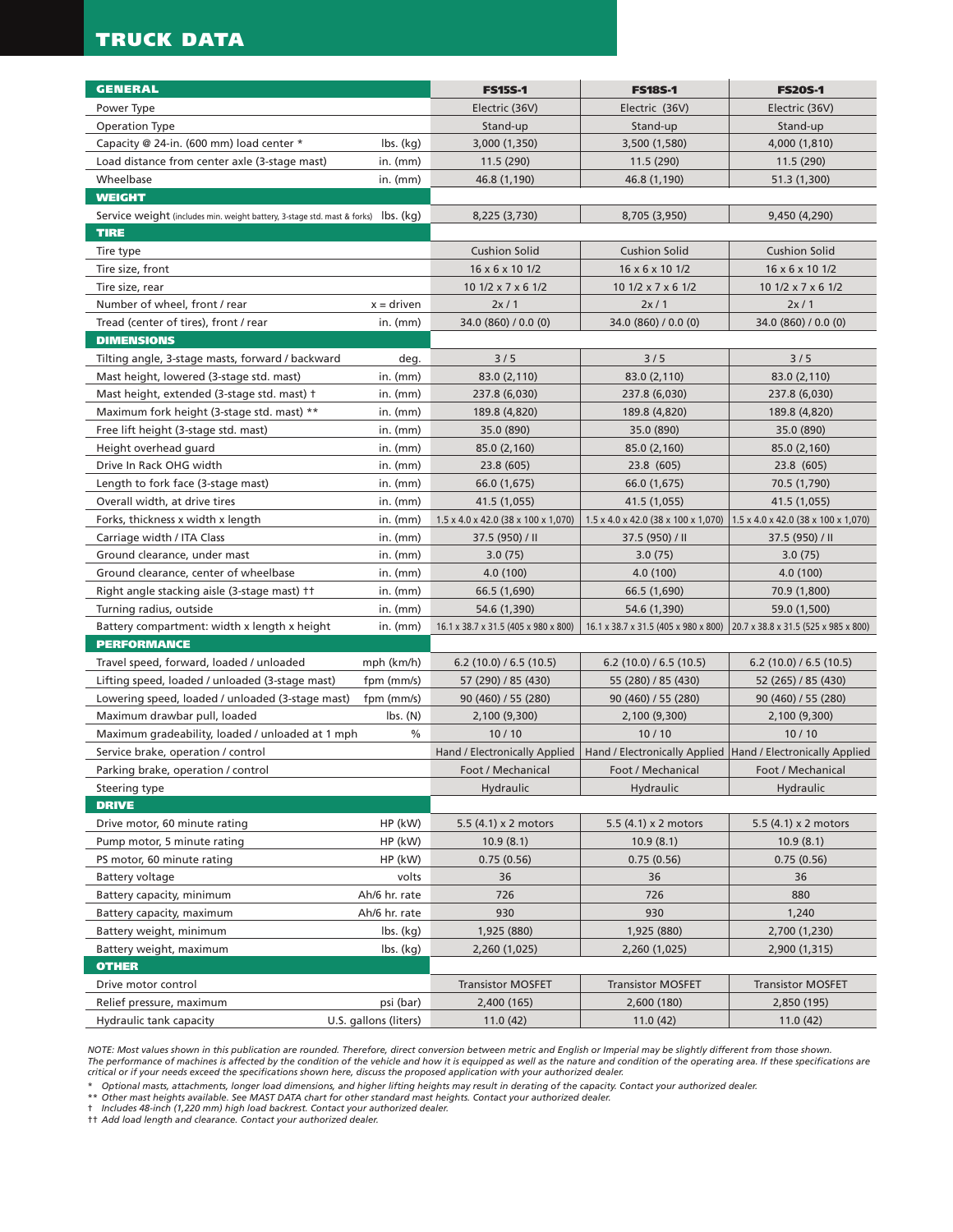

CALL YOUR LOCAL KOMATSU FORKLIFT DEALER FOR MAST & ATTACHMENT OPTIONS.



## **Komatsu "Proven Ability"**

is Komatsu's ability to eclipse the competition by taking the complicated

and making it simple. We strive to provide innovative solutions using the technologies of tomorrow — today.

# **SPECIAL FEATURES**

- **Powerful 6.7" or 7.2" drive motor with MOSFET Controller Contactorless Technology for top level performance and low maintenance.**
- - **Dual-front, continuous drive differential.**
- **The hand controls feature contoured grips for effortless control of lift, speed, and steering functions.**



- **Low 7" step for easier on and off.**
- **M** Convenient, lightweight cover provides **fast access to power steering and hydraulic motors and pumps.**

# **STANDARD EQUIPMENT**

- **V** Overhead Guard
- **MOSFET Controller**
- **Self Diagnostic Start-Up**
- M **Idle Timer Auto Power Down**
- M **Field Weakening**
- **Three-Way Hydraulic Control Valve**
- **Full Hydrostatic Power Steering (FHPS)**
- **Single Function Hydraulic / Drive Control Handle**
- **Dual Disc Parking Brake**
- **Headlights OHG Mounted**
- **M** Horn
- **Cushion Floor Pad**
- **Operator Hip Cushioning**

#### M **Battery Restraint and Roller System**

**Battery Discharge Indicator (BDI) with Lift Interrupt**

### **OPTIONAL EQUIPMENT**



**Warning Devices – Visual**

*Contact your authorized dealer for other options.*